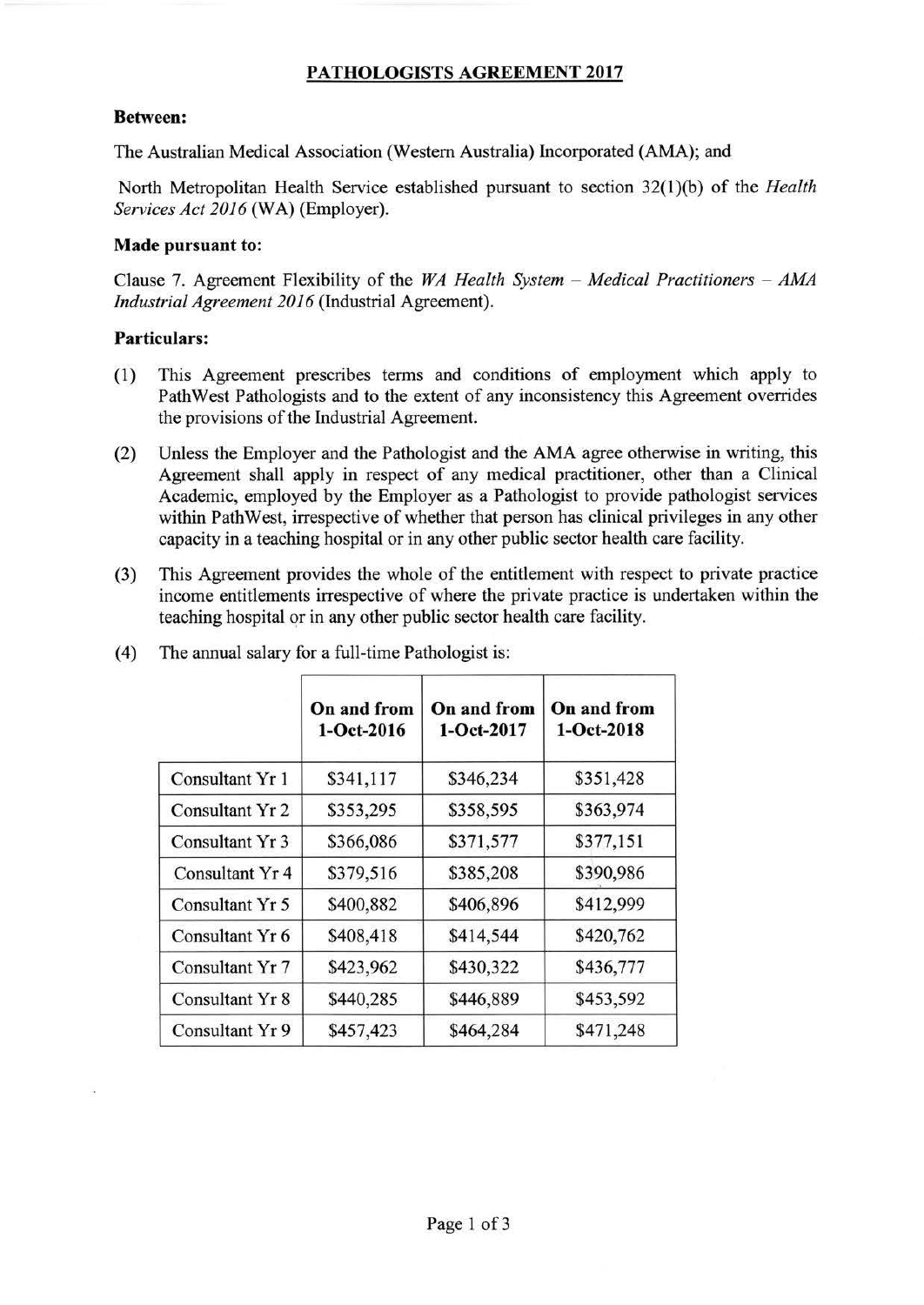## **PATHOLOGISTS AGREEMENT 2017**

|                            | On and from<br>$1-Oct-2016$ | On and from<br>$1-$ Oct-2017 | On and from<br>$1 - Oct - 2018$ |
|----------------------------|-----------------------------|------------------------------|---------------------------------|
| Consultant Yr 1            | \$653.90                    | \$663.71                     | \$673.67                        |
| Consultant Yr 2            | \$677.24                    | \$687.40                     | \$697.71                        |
| Consultant Yr 3            | \$701.76                    | \$712.28                     | \$722.97                        |
| Consultant Yr <sub>4</sub> | \$727.51                    | \$738.42                     | \$749.50                        |
| Consultant Yr 5            | \$768.46                    | \$779.99                     | \$791.69                        |
| Consultant Yr 6            | \$782.91                    | \$794.66                     | \$806.58                        |
| Consultant Yr 7            | \$812.71                    | \$824.90                     | \$837.28                        |
| Consultant Yr 8            | \$844.00                    | \$856.66                     | \$869.51                        |
| Consultant Yr 9            | \$876.85                    | \$890.00                     | \$903.35                        |

(5) The sessional rate for a Pathologist is:

- (6) The annual salary and sessional rates prescribed in this Agreement include:
	- (i) the relevant salary rates prescribed in the Industrial Agreement;
	- (ii) a component which is paid in substitution for the right to retain private practice income generated from all work, whether publicly or privately funded, carried out on behalf of the Employer; and
	- (iii) the Professional Development Allowance prescribed for practitioners under Arrangement A pursuant to the Industrial Agreement.
- (7) A Pathologist to whom this Agreement applies is deemed, for the period this Agreement remains in force, to have elected Arrangement A and also to have relinquished all private practice income retention rights and other entitlements in respect of private practice rights exercised in any capacity in a teaching hospital or in any other public sector health care facility.
- (8) Where the Industrial Agreement provides an entitlement to payment of salary during periods of leave, the reference salary rate shall be the salary prescribed in this Agreement.
- (9) The Agreement does not change any entitlement to payment of any allowance or penalty rates prescribed under the Industrial Agreement except as expressly provided in this Agreement.
	- (a) Shift, Weekend and Public Holiday Penalties and On Call and Call Back penalties will be paid in accordance with the rates prescribed in the Industrial Agreement.
	- (b) Private Practice Cost Allowance will be paid in accordance with the rate prescribed in the Industrial Agreement.
- ( 10) The Employer will render accounts for all patients classified as private and other services for which a fee may be charged and will retain all monies therefrom.